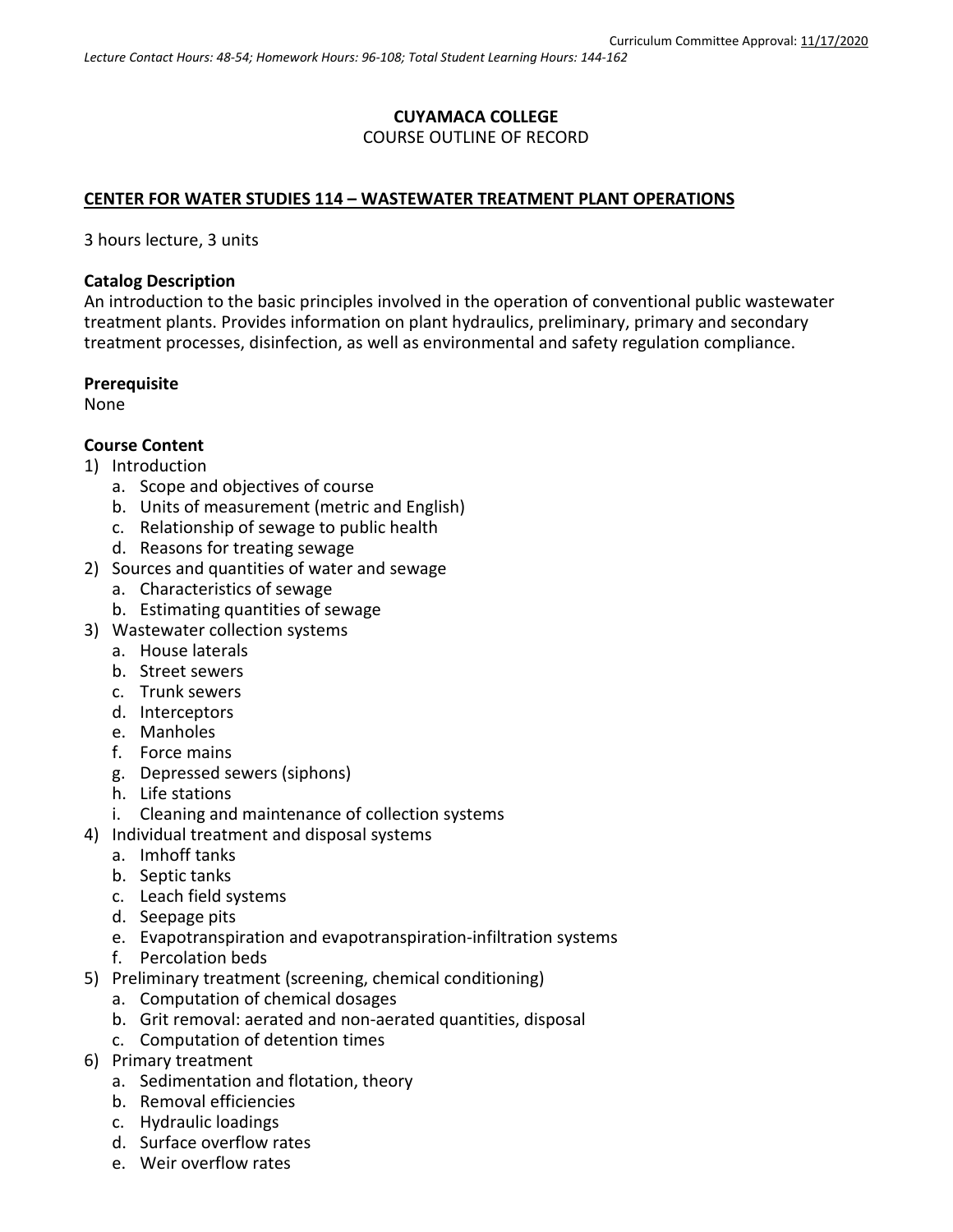- f. Tank design
- g. Rectangular vs. circular configurations
- h. Sludge and floatables removal
- 7) Computation and problem session for sedimentation and flotation units
- 8) Disinfection processes
	- a. Chlorination, ozonation, ultraviolet, detention
	- b. Mechanisms (theory) of disinfection
	- c. Dosage rates
	- d. Detention times
	- e. Computations
- 9) Trickling filters
	- a. Theory of operation
	- b. Roughing
	- c. Low and high rate filters
	- d. Hydraulic and organic loadings
	- e. Recirculation ratios
	- f. Treatment efficiencies
	- g. Applicability to various wastes
	- h. Computations
- 10) Activated sludge
	- a. Theory of operation
	- b. Conventional activated sludge
	- c. Modified processes
	- d. Food to microorganism loadings
	- e. Air requirements
	- f. Sludge return and wasting
	- g. Removal efficiencies
	- h. Applicability to various wastes
	- i. Computations
- 11) Oxidation ponds
	- a. Theory of operation
	- b. Aerobic ponds
	- c. Anaerobic ponds
	- d. Facultative ponds
	- e. Hydraulic and organic loadings
	- f. Efficiencies
	- g. Applicability
	- h. Computations

# **Course Objectives**

Students will be able to:

- 1) List the agencies and locations of at least five wastewater treatment plants in the San Diego area.
- 2) Describe the basic principles and processes of conventional wastewater treatment plant operations, including preliminary, primary, secondary and tertiary treatment.
- 3) Explain the role Supervisory Control and Data Acquisition (SCADA) systems play in monitoring and operating wastewater treatment plants.
- 4) Describe workplace safety and health hazards common to wastewater treatment plants and list at least five key programs/procedures commonly employed to minimize these hazards.
- 5) Perform mathematical calculations common in solving problems related to the wastewater treatment process.